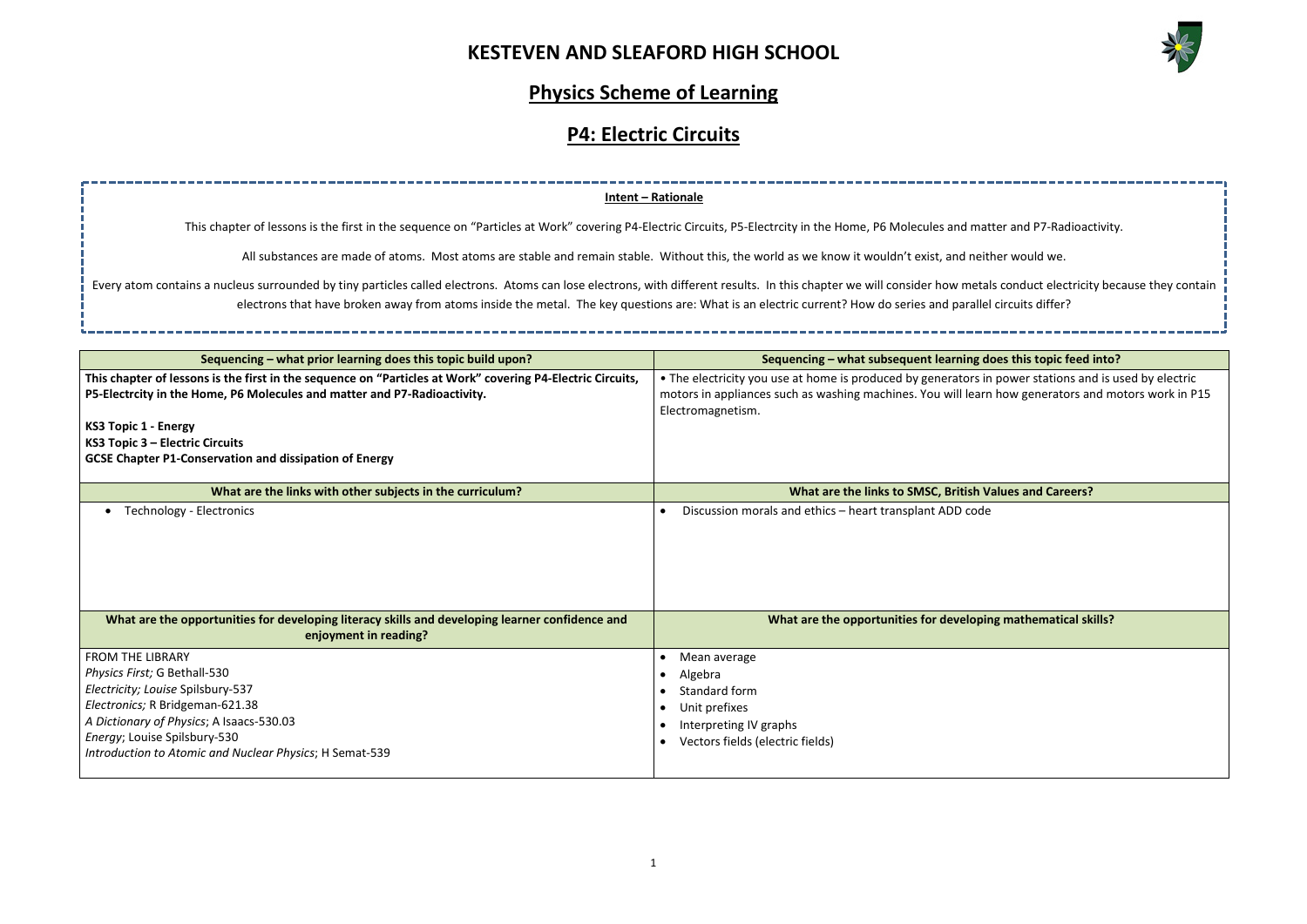2

# **Physics Scheme of Learning**

#### **P4: Electric Circuits**

#### **Intent – Concepts**

**What knowledge will students gain and what skills will they develop as a consequence of this topic?**

**Know**

- Understand what causes static electricity and how electrons can be transferred due to friction. Recognise the force between charged objects is a non-contact force. Be able to draw the electric field around a charged sphe • Explain what current, potential difference and resistance are and use models to describe. Understand Ohm's law. Understand how potential different and current are distributed around a series and parallel circuit. Recogni
- characteristics of different electrical components. •
- Apply Ohm's law to solve DC circuit problems for both series and parallel circuits.
- Required practical activity 3: use circuit diagrams to set up and check appropriate circuits to investigate the factors affecting the resistance of electrical circuits. This should include: the length of a wire at consta resistors in series and parallel.
- Required practical activity 4: use circuit diagrams to construct appropriate circuits to investigate the I–V characteristics of a variety of circuit elements, including a filament lamp, a diode and a resistor at
- constant temperature.
- Recognise the strengths a weakness of different models for electric circuits.

#### **Apply**

**Extend**



#### **he progress of students?**

equations apply to unfamiliar contexts.

| What subject specific language will be used and developed in this topic?                                                                                                                                                                                                                                                                                                                                                                                                                                                                                                                                                                                                                                                                                                                                                                                                                                                                                                                                                                                                                                                                                                                                                                                                            | What opportunities are available for assessing t                                                                                                   |
|-------------------------------------------------------------------------------------------------------------------------------------------------------------------------------------------------------------------------------------------------------------------------------------------------------------------------------------------------------------------------------------------------------------------------------------------------------------------------------------------------------------------------------------------------------------------------------------------------------------------------------------------------------------------------------------------------------------------------------------------------------------------------------------------------------------------------------------------------------------------------------------------------------------------------------------------------------------------------------------------------------------------------------------------------------------------------------------------------------------------------------------------------------------------------------------------------------------------------------------------------------------------------------------|----------------------------------------------------------------------------------------------------------------------------------------------------|
|                                                                                                                                                                                                                                                                                                                                                                                                                                                                                                                                                                                                                                                                                                                                                                                                                                                                                                                                                                                                                                                                                                                                                                                                                                                                                     |                                                                                                                                                    |
| diode - a non-ohmic conductor that has a much higher resistance in one direction (its reverse direction) than in the<br>other direction (its forward direction)<br>electric field - a charged object (X) creates an electric field around itself, which causes a non-contact force on any<br>other charged object in the field<br>electrons - tiny negatively charged particles that move around the nucleus of an atom<br>ion - a charged atom or molecule<br>light-depending resistor (LDR) - a resistor whose resistance depends on the intensity of the light incident on it<br>light-emitting diode (LED) - a diode that emits light when it conducts<br>line of force in an electric field - line along which a free positive charge moves long in an electric field<br>neutrons - uncharged particles of the same mass as protons. The nucleus of an atom consists of protons and<br>neutrons<br>Ohm's law -the current through a resistor at constant temperature is directly proportional to the potential<br>difference across the resistor<br>parallel - components connected in a circuit so that the potential difference is the same across each one<br>potential difference - a measure of the work done or energy transferred to the lamp by each coulomb of charge | P4 Isaac Physics question - developing students' mastery of application<br>P4 summative test - overall understanding of content and the ability to |
| that passes through it. The unit of potential difference is the volt (V)<br>protons - positively charged particles with an equal and opposite charge to that of an electron                                                                                                                                                                                                                                                                                                                                                                                                                                                                                                                                                                                                                                                                                                                                                                                                                                                                                                                                                                                                                                                                                                         |                                                                                                                                                    |
| resistance - resistance (in ohms, $\Omega$ ) = potential difference (in volts, V) ÷ current (in amperes, A)                                                                                                                                                                                                                                                                                                                                                                                                                                                                                                                                                                                                                                                                                                                                                                                                                                                                                                                                                                                                                                                                                                                                                                         |                                                                                                                                                    |
| series - components connected in a circuit in such a way that the same current passes through them                                                                                                                                                                                                                                                                                                                                                                                                                                                                                                                                                                                                                                                                                                                                                                                                                                                                                                                                                                                                                                                                                                                                                                                  |                                                                                                                                                    |
| static electricity - electric charge stored on insulated objects                                                                                                                                                                                                                                                                                                                                                                                                                                                                                                                                                                                                                                                                                                                                                                                                                                                                                                                                                                                                                                                                                                                                                                                                                    |                                                                                                                                                    |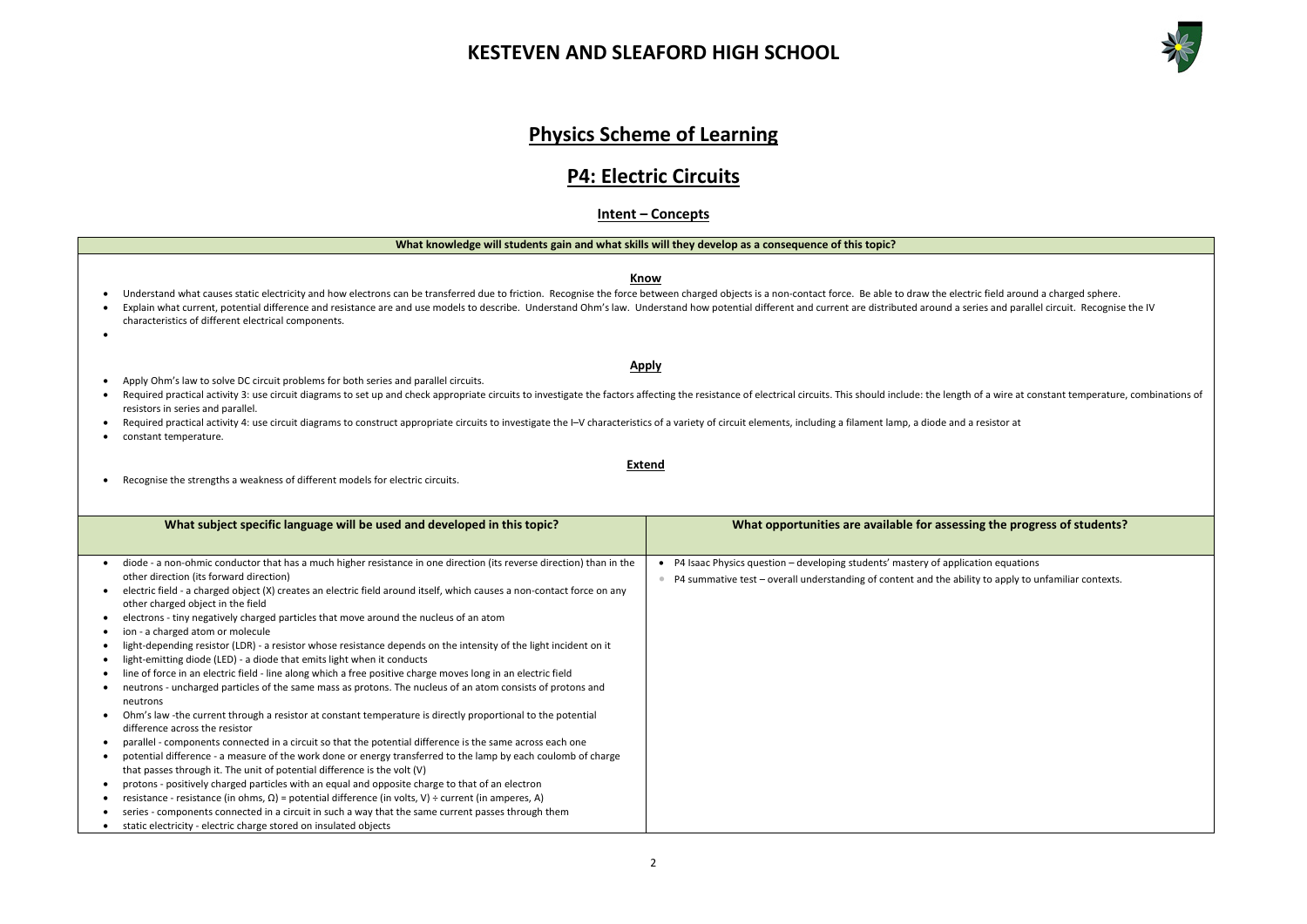

• thermistor - a resistor whose resistance depends on the temperature of the thermistor

#### **Intent – Concepts**

| Lesson         | <b>Resources Booking</b>                                                               | <b>Physics</b><br>Only | Text<br><b>Book</b> | <b>Lesson Title</b>       | Learning<br><b>Objectives</b>                                                                                                                                                                                                                                  | <b>Resources</b> |
|----------------|----------------------------------------------------------------------------------------|------------------------|---------------------|---------------------------|----------------------------------------------------------------------------------------------------------------------------------------------------------------------------------------------------------------------------------------------------------------|------------------|
| $\mathbf{1}$   | 12x(Perspex and poly rods, dusters, hangers, clamp & $\vert$<br>stands) + Van de graff | Physics<br>Only        | P4.1                | <b>Static Electricity</b> | I can explain<br>insulating<br>materials can<br>become<br>charged when<br>rubbed<br>together and<br>electrons are<br>transferred<br>I can explain<br>like charged<br>objects repel,<br>opposite<br>charges attract                                             |                  |
| 1 <sub>b</sub> | Van de graff generator and accessories                                                 | Physics<br>Only        | P4.1                | <b>Electric Fields</b>    | I can explain<br>how static<br>shock occurs<br>when a charged<br>object is<br>earthed<br>I can explain<br>draw the<br>electric field<br>around a<br>sphere<br>I can explain<br>why static<br>electricity can<br>be hazardous<br>and how it can<br>be made safe |                  |
| $\overline{2}$ |                                                                                        |                        | P4.2                | Current and Charge        | I can explain<br>what an<br>electric current<br>is<br>I can use the<br>equation; Q=IT                                                                                                                                                                          |                  |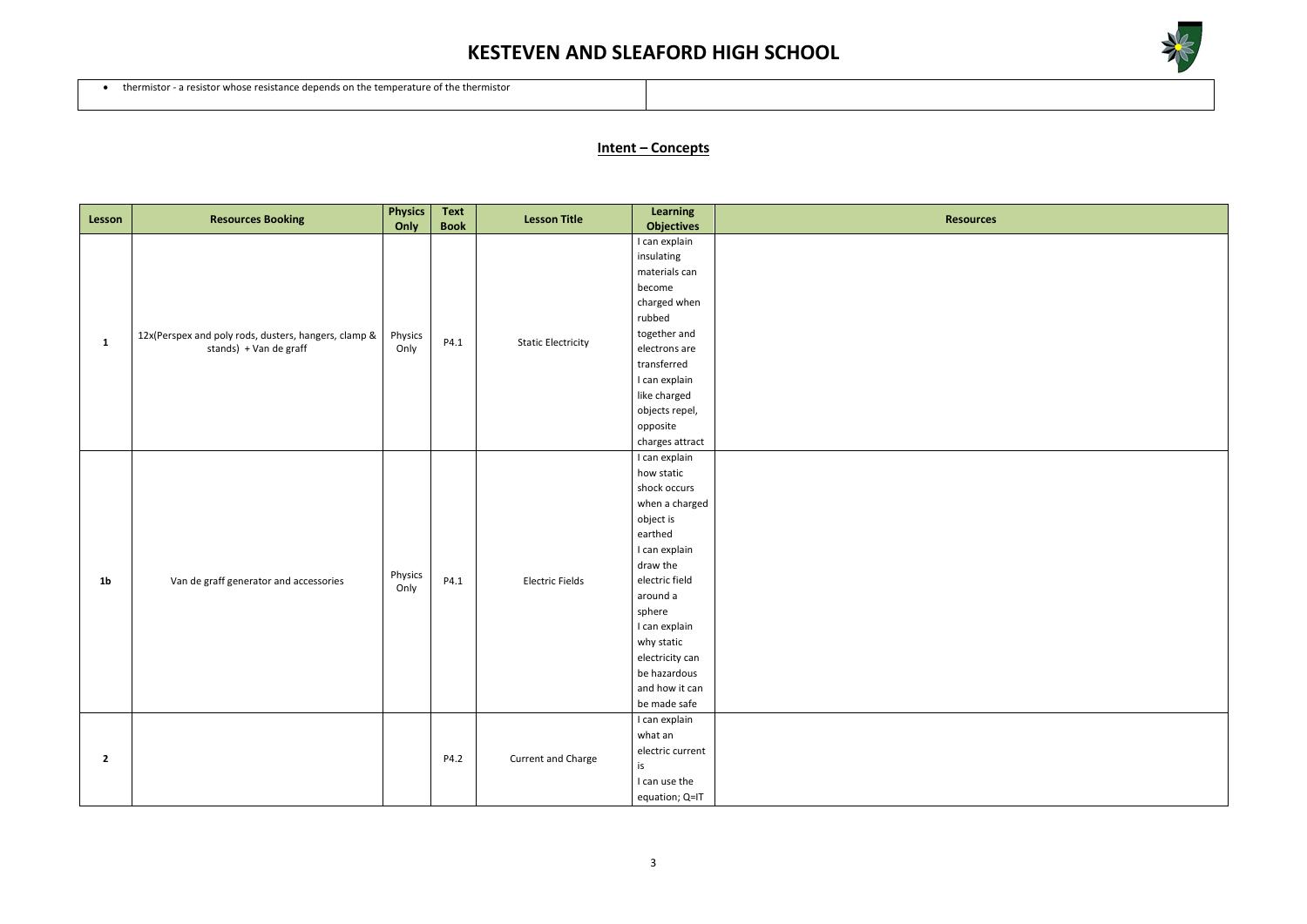



| $\mathbf{3}$                                                                              | Ohms law, 12x(PSU, ammeter, voltmeter, rheostat,<br>multmeter, 12v bulb)                                                                  |        |                          | I can explain    |  |
|-------------------------------------------------------------------------------------------|-------------------------------------------------------------------------------------------------------------------------------------------|--------|--------------------------|------------------|--|
|                                                                                           |                                                                                                                                           |        |                          | what is meant    |  |
|                                                                                           |                                                                                                                                           |        |                          | by potential     |  |
|                                                                                           |                                                                                                                                           |        |                          | difference (or   |  |
|                                                                                           |                                                                                                                                           |        |                          | voltage)         |  |
|                                                                                           |                                                                                                                                           | P4.3   | Potential Difference and | I can explain    |  |
|                                                                                           |                                                                                                                                           |        | Resistance               | what effect      |  |
|                                                                                           |                                                                                                                                           |        |                          | resistance has   |  |
|                                                                                           |                                                                                                                                           |        |                          | on current       |  |
|                                                                                           |                                                                                                                                           |        |                          | I can use Ohm's  |  |
|                                                                                           |                                                                                                                                           |        |                          | $law (V=IR)$     |  |
|                                                                                           |                                                                                                                                           |        |                          | I can explain    |  |
|                                                                                           |                                                                                                                                           |        |                          | how to           |  |
|                                                                                           |                                                                                                                                           |        |                          | investigate the  |  |
|                                                                                           |                                                                                                                                           |        |                          | relationship     |  |
|                                                                                           |                                                                                                                                           |        |                          | between          |  |
|                                                                                           |                                                                                                                                           |        |                          | voltage and      |  |
| 4 (CP)                                                                                    | Core practical - Resistance of wire, 12x(wire on                                                                                          | R.Prac | Resistance of a wire     | current in a     |  |
|                                                                                           | meter rule, ammeter, voltmeter, PSU)                                                                                                      | 3      |                          | circuit          |  |
|                                                                                           |                                                                                                                                           |        |                          | I can explain    |  |
|                                                                                           |                                                                                                                                           |        |                          | how the          |  |
|                                                                                           |                                                                                                                                           |        |                          | lengths of a     |  |
|                                                                                           |                                                                                                                                           |        |                          | wire effects its |  |
|                                                                                           |                                                                                                                                           |        |                          | resistance       |  |
|                                                                                           |                                                                                                                                           |        |                          | I can explain    |  |
|                                                                                           |                                                                                                                                           |        |                          | how the          |  |
|                                                                                           |                                                                                                                                           |        |                          | current,         |  |
|                                                                                           |                                                                                                                                           |        |                          | potential        |  |
|                                                                                           | Series circuits, 12x(2x 12v bulbs, ammeters,<br>voltmeters, PSU, component holder, 3x 1k resistors,<br>multimeter, 3x 'D' cell in holder) |        |                          | difference, and  |  |
|                                                                                           |                                                                                                                                           |        |                          | resistance for   |  |
|                                                                                           |                                                                                                                                           |        |                          | series circuits  |  |
|                                                                                           |                                                                                                                                           |        |                          | affect each      |  |
| $5\phantom{.0}$                                                                           |                                                                                                                                           | P4.5   | Series Circuits          | other            |  |
|                                                                                           |                                                                                                                                           |        |                          | I can explain    |  |
|                                                                                           |                                                                                                                                           |        |                          | how to           |  |
|                                                                                           |                                                                                                                                           |        |                          | calculate the    |  |
|                                                                                           |                                                                                                                                           |        |                          | potential        |  |
|                                                                                           |                                                                                                                                           |        |                          | difference of    |  |
|                                                                                           |                                                                                                                                           |        |                          | several cells in |  |
|                                                                                           |                                                                                                                                           |        |                          | series           |  |
|                                                                                           |                                                                                                                                           |        |                          | I can recognise  |  |
| Parallel circuits, 12x(2x 12v bulbs, ammeters,<br>6<br>voltmeters, 15 ohm rheostats, PSU) |                                                                                                                                           |        |                          | how potential    |  |
|                                                                                           |                                                                                                                                           |        |                          | difference and   |  |
|                                                                                           |                                                                                                                                           |        |                          | current is       |  |
|                                                                                           |                                                                                                                                           | P4.6   | <b>Parallel Circuits</b> | distributed in a |  |
|                                                                                           |                                                                                                                                           |        |                          | parallel circuit |  |
|                                                                                           |                                                                                                                                           |        |                          | I can explain    |  |
|                                                                                           |                                                                                                                                           |        |                          | the effect of    |  |
|                                                                                           |                                                                                                                                           |        |                          | placing          |  |
|                                                                                           |                                                                                                                                           |        |                          |                  |  |